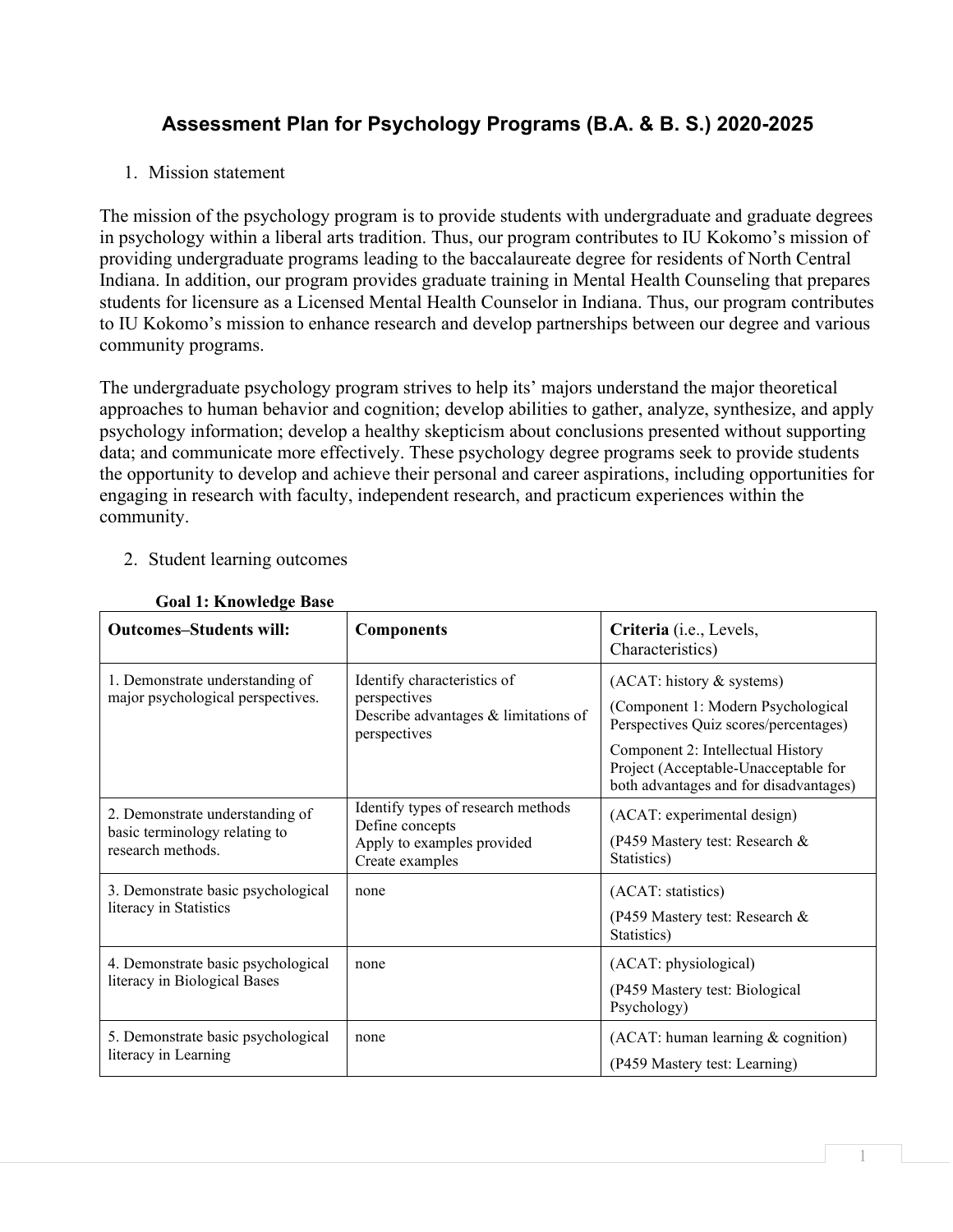| 6. Demonstrate basic psychological<br>literacy in Cognition                               | none | $(ACAT: human learning & cognition)$<br>(P459 Mastery test: Cognitive<br>Psychology)                                                     |
|-------------------------------------------------------------------------------------------|------|------------------------------------------------------------------------------------------------------------------------------------------|
| 7. Demonstrate basic psychological<br>literacy in Development                             | none | (ACAT: developmental)<br>(P459 Mastery test: Development)                                                                                |
| 8. Demonstrate basic psychological<br>literacy in Individual Differences                  | none | (ACAT: personality)<br>(P459 Mastery test: Personality $\&$<br>Motivation)                                                               |
| 9. Demonstrate basic psychological<br>literacy in Psychological Disorders<br>& Treatments | none | (ACAT: Two sub-tests: abnormal and<br>clinical $&$ counseling)<br>(P459 Mastery tests: Psychological<br>Disorders and Treatment & Drugs) |
| 10. Demonstrate basic psychological<br>literacy in Social Psychology                      | none | (ACAT: social)<br>(P459 Mastery test: Social Psychology)                                                                                 |

#### **Goal 2: Research Methods**

| <b>Outcomes--Students</b><br>will:                                                         | <b>Components</b>                                                                                                                | Criteria (i.e., Levels, Characteristics)                                                                   |
|--------------------------------------------------------------------------------------------|----------------------------------------------------------------------------------------------------------------------------------|------------------------------------------------------------------------------------------------------------|
| 1. Explain the role of<br>research in<br>psychology                                        | Purpose of systematic empiricism (i.e., use of<br>research methods)<br>Difference between scientific $&$ everyday<br>conclusions | Component 1: Intellectual History Project<br>(Acceptable – Unacceptable)<br>Component 2: Not yet developed |
| 2. Demonstrate<br>understanding of basic<br>terminology relating<br>to research methods    | Identify types of research methods<br>Define concepts<br>Apply to examples provided<br>Create examples                           | Not yet developed                                                                                          |
| 3. Place research in<br>context of earlier work                                            | Not yet developed                                                                                                                | Not yet developed                                                                                          |
| 4. Evaluate<br>appropriateness of<br>conclusions derived<br>from psychological<br>research | Internal validity<br>External validity<br>Critique of strengths & weaknesses<br>Implications for further study or application    | Not yet developed                                                                                          |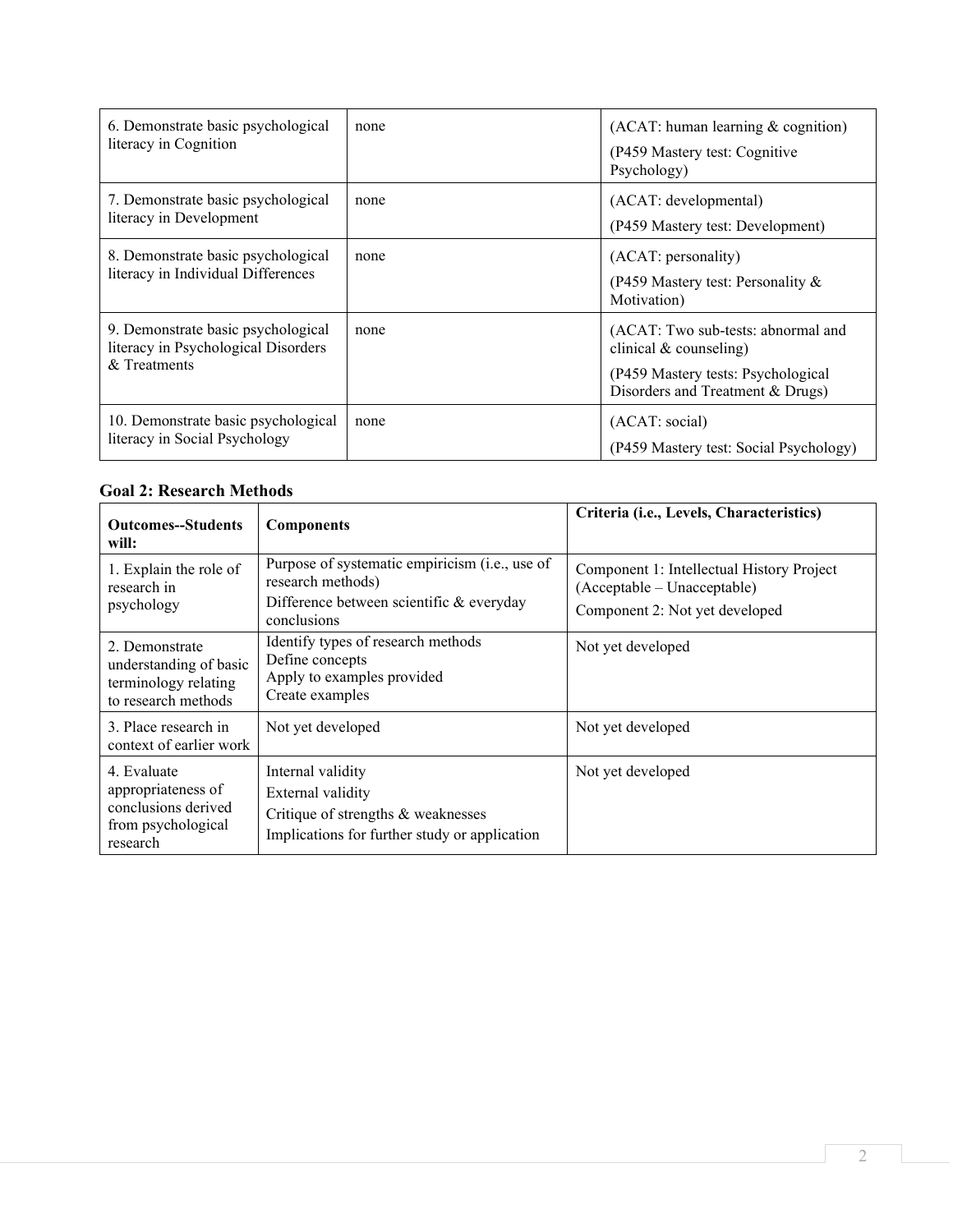| 5. Design basic                                   | Research Question/Purpose/Objective                                                                                                                                                                                                                                                                                                                                                                                                                                                                                                                                                    | Present - Absent                                                                                                                                                                                                                                                                                                                            |
|---------------------------------------------------|----------------------------------------------------------------------------------------------------------------------------------------------------------------------------------------------------------------------------------------------------------------------------------------------------------------------------------------------------------------------------------------------------------------------------------------------------------------------------------------------------------------------------------------------------------------------------------------|---------------------------------------------------------------------------------------------------------------------------------------------------------------------------------------------------------------------------------------------------------------------------------------------------------------------------------------------|
| studies to address<br>psychological<br>questions. | Hypothesis                                                                                                                                                                                                                                                                                                                                                                                                                                                                                                                                                                             | Present - Absent (we can figure out which<br>sentence it is)<br>Clearly Stated - Not Clearly Stated<br>Positively Stated - Not Positively Stated<br>Falsifiable - Not Falsifiable                                                                                                                                                           |
|                                                   | Background is logically connected to the<br>research question, objective, or hypothesis                                                                                                                                                                                                                                                                                                                                                                                                                                                                                                | Mostly Yes - Mostly No                                                                                                                                                                                                                                                                                                                      |
|                                                   | Fit between hypothesis and method                                                                                                                                                                                                                                                                                                                                                                                                                                                                                                                                                      | All constructs in hypothesis are included -<br>Not all constructs in hypothesis are included<br>Research design tests hypothesis - Research<br>design does not test hypothesis                                                                                                                                                              |
|                                                   | Clear specification of operational definitions<br>for constructs found in hypothesis (i.e.,<br>describes questions and response options;<br>explains how responses are combined, if<br>applicable)                                                                                                                                                                                                                                                                                                                                                                                     | Clear - Somewhat Clear - Unclear                                                                                                                                                                                                                                                                                                            |
|                                                   | Sampling procedure:<br>A sampling procedure is described<br>such that it could be replicated.<br>Resulting sample would be<br>$\bullet$<br>appropriate for hypothesis being<br>tested<br>Research design: Correctly identifies the<br>design of the study (e.g., descriptive study,<br>correlational study, quasi-experiment,<br>between-subject, within-subject/repeated<br>measures, single-factor, factorial, etc.)<br>Plan for data analysis:<br>Statistics chosen are appropriate for<br>level of measurement/type of data<br>Statistics chosen are appropriate for<br>hypothesis | Mostly Yes - Mostly No<br>Appropriate - Somewhat<br>Appropriate - Inappropriate or<br>Unable to Tell<br>Correct - Somewhat Correct - Absent or<br>Incorrect<br>Present - Absent<br>Appropriate - Somewhat<br>Appropriate - Inappropriate or<br>Unable to Tell<br>Appropriate - Somewhat<br>Appropriate – Inappropriate or<br>Unable to Tell |
|                                                   | Literature search:<br>All sources selected are relevant to<br>hypothesis                                                                                                                                                                                                                                                                                                                                                                                                                                                                                                               | Yes - No                                                                                                                                                                                                                                                                                                                                    |
|                                                   | All sources are scholarly                                                                                                                                                                                                                                                                                                                                                                                                                                                                                                                                                              | Yes - No                                                                                                                                                                                                                                                                                                                                    |

# **Goal 3: Critical Thinking**

| Outcomes--Students will:   Components | Criteria (i.e., Levels,  |
|---------------------------------------|--------------------------|
|                                       | <b>Characteristics</b> ) |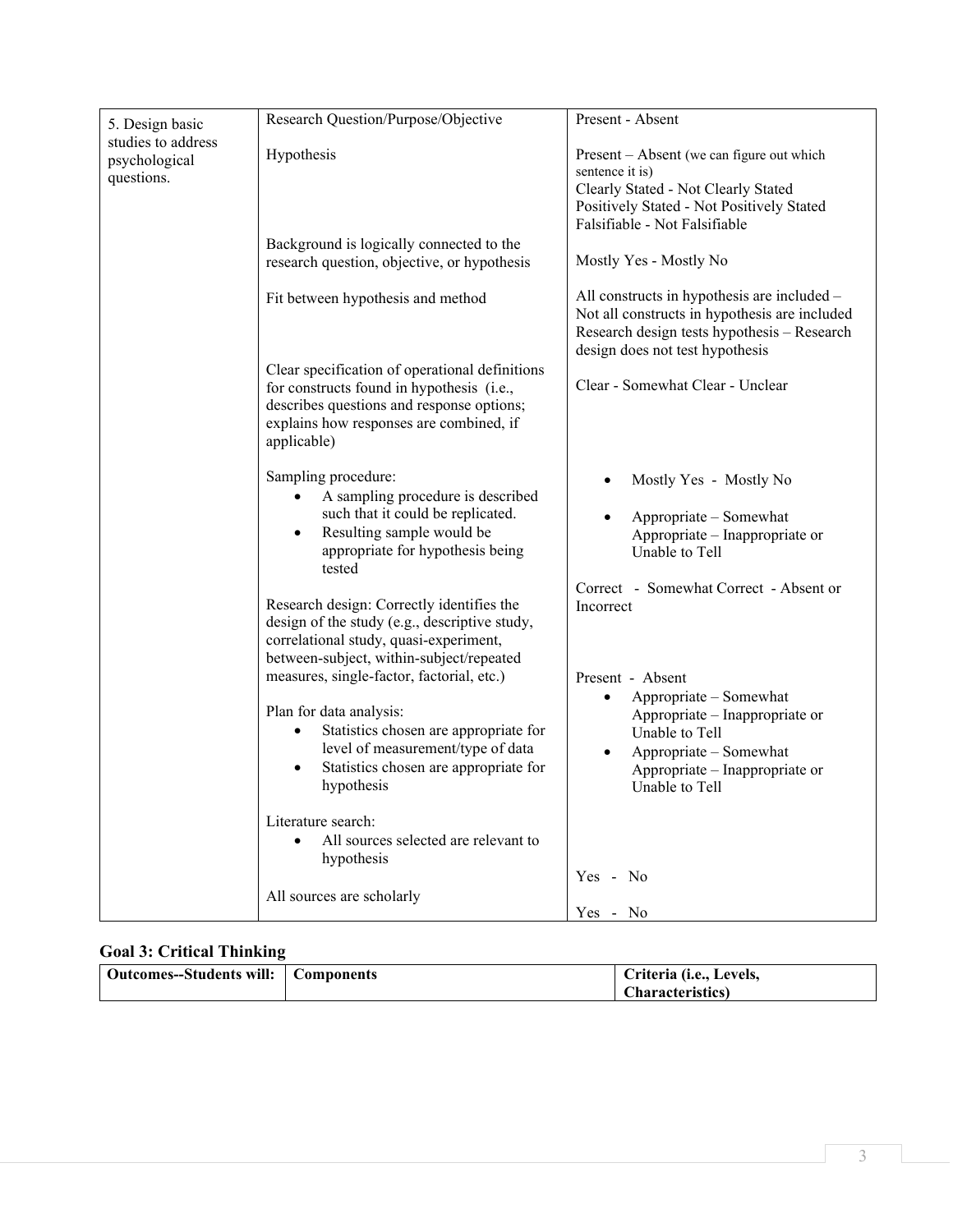| 1. Students will question<br>unsupported claims                                    | Identify the claim/assertion                                         | Not yet developed |
|------------------------------------------------------------------------------------|----------------------------------------------------------------------|-------------------|
|                                                                                    | Recognize lack of support                                            |                   |
|                                                                                    | Recognize the role of scientific support in<br>evaluating the claim  |                   |
| 2. Students will recognize<br>psychological issues that<br>have varying viewpoints | None                                                                 | Not yet developed |
| 3. Students will formulate<br>their own viewpoint                                  | Articulate their viewpoint clearly                                   | Not yet developed |
|                                                                                    | Recognize potential personal bias and<br>assumptions                 |                   |
| 4. Students will recognize<br>alternative viewpoints                               | Articulate alternative viewpoints                                    | Not yet developed |
|                                                                                    | Assess strengths and limitations of alternative<br>viewpoints        |                   |
| 5. Students will evaluate<br>quality of supporting                                 | Identify types of evidence being presented                           | Not yet developed |
| evidence                                                                           | Articulate strengths and limitations of evidence<br>presented        |                   |
|                                                                                    | Assess relevance of evidence to claim or position                    |                   |
| 6. Students will describe<br>implications and                                      | Describe scientific implications                                     | Not yet developed |
| consequences that result<br>from proposed conclusions                              | Describe practical implications (e.g., personal,<br>societal, legal) |                   |

#### **Goal 4: Application**

| <b>Outcomes--Students will:</b>                                                  | <b>Components</b>                                                           | Criteria ( <i>i.e.</i> , Levels,<br><b>Characteristics</b> ) |
|----------------------------------------------------------------------------------|-----------------------------------------------------------------------------|--------------------------------------------------------------|
|                                                                                  | Examples are student-created                                                | $Yes - No$                                                   |
| 1. Generate acceptable<br>examples of psychological<br>concepts in everyday life | Examples are relevant to concept<br>Examples are appropriate to situation   | $Yes - Somewhat - No$<br>$Yes - Somewhat - No$               |
|                                                                                  | Examples are appropriate to population                                      | $Yes - Somewhat - No$                                        |
| 2. Evaluate applications<br>of psychological concepts<br>to everyday life        | Evaluation determines whether application is<br>relevant to concept         | $Yes - Somewhat - No$                                        |
|                                                                                  | Evaluation notes implications and consequences<br>of using that application | Yes – Somewhat - No                                          |

# **Goal 5: Ethics and Social Responsibility**

| Outcomes--Students will:                 | <b>Components</b> | Criteria (i.e., Levels, Characteristics) |
|------------------------------------------|-------------------|------------------------------------------|
| 1. Recognize necessity of having ethical |                   |                                          |
| standards/acting ethically (B)           |                   |                                          |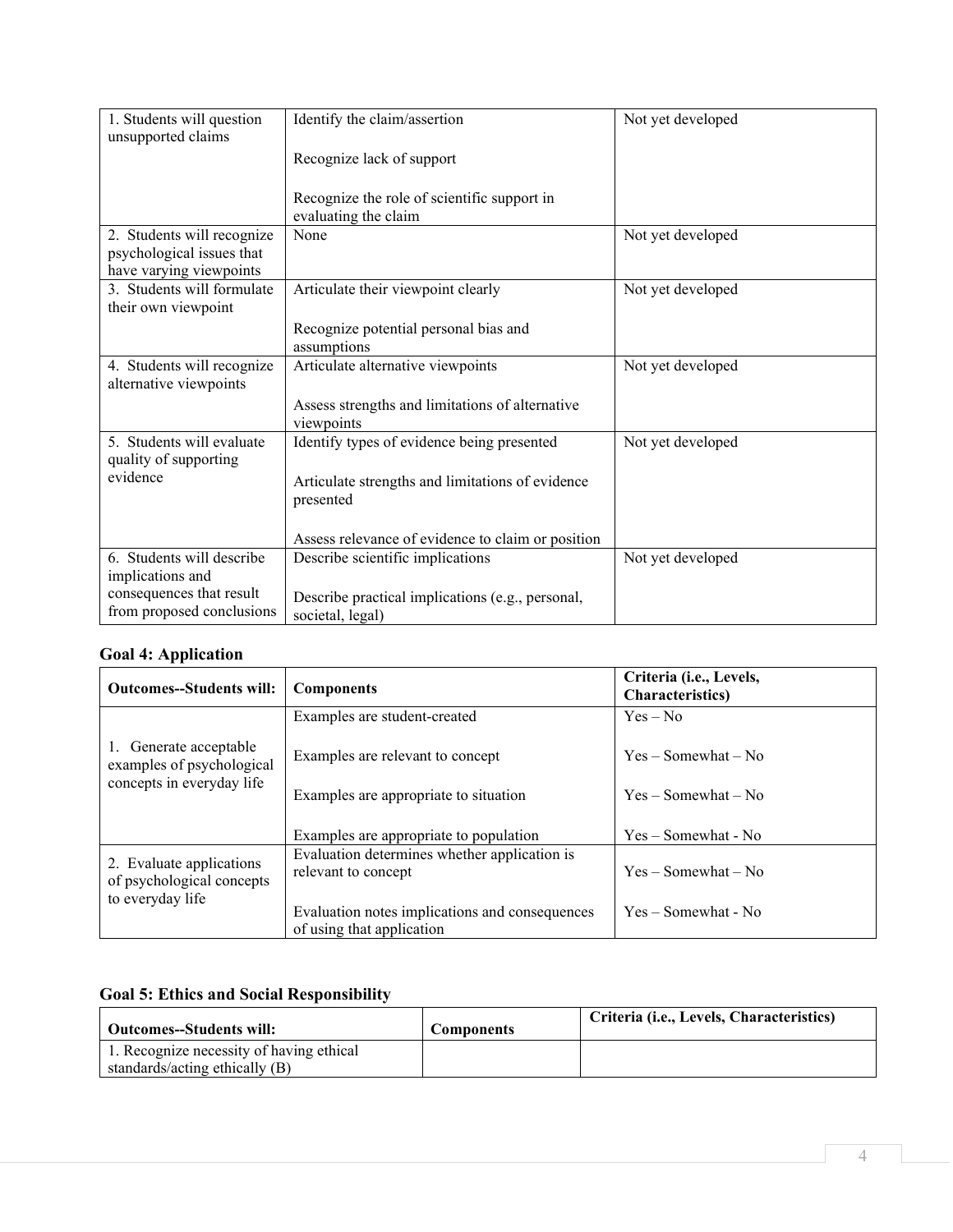| 2. Understand what it means to be ethical in     | Plagiarism   |                                                           |
|--------------------------------------------------|--------------|-----------------------------------------------------------|
| writing $(B)$                                    | Paraphrasing |                                                           |
| 3. Understand what it means to be ethical in     |              |                                                           |
| research $(B)$                                   |              |                                                           |
| 4. Understand what it means to be ethical in     |              |                                                           |
| practice $(B)$                                   |              |                                                           |
| 5. Apply ethical standards in either research or |              |                                                           |
| practice $(A)$                                   |              |                                                           |
| 6. Identify aspects of individual and cultural   |              | Exceeds expectations – meets expectations                 |
| diversity and the challenges that often result   |              | $-$ does not meet expectations $-$ not present            |
| from diversity and context                       |              |                                                           |
| 7. Recognize potential for prejudice and         |              | Exceeds expectations – meets expectations                 |
| discrimination in oneself and others.            |              | $-$ does not meet expectations $-$ not present            |
| 8. Explain how psychology can promote civic,     |              | Exceeds expectations – meets expectations                 |
| social, and global change that benefits others.  |              | $-\text{does not meet expectations} - \text{not present}$ |

### **Goal 6: Writing**

| <b>Outcomes--Students</b><br>will:                                            | <b>Components</b>                                                                                                                                                                                                                                                                                                                                                     | Criteria (i.e., Levels, Characteristics)                                                                                             |
|-------------------------------------------------------------------------------|-----------------------------------------------------------------------------------------------------------------------------------------------------------------------------------------------------------------------------------------------------------------------------------------------------------------------------------------------------------------------|--------------------------------------------------------------------------------------------------------------------------------------|
| 1. Communicate<br>ideas effectively                                           | Focus<br>Organization, Flow, Transitions<br>Audience Awareness and Style<br>Sufficiency and Quality of Evidence<br>Sentence Structure and Mechanics                                                                                                                                                                                                                   | For criteria, see "Psychology Writing<br>Rubric" below.                                                                              |
| 2. Write an effective<br>review of literature                                 | Sources in literature review are relevant to topic identified in<br>research question/purpose/objective<br>Literature review includes thorough description of 1 or 2<br>articles<br>Literature review integrates/connects/ties together ideas<br>across articles within a paragraph<br>Literature review identifies concluding common themes<br>and/or contradictions |                                                                                                                                      |
| 3. Use APA style<br>documentation that is<br>appropriate to the<br>assignment | Cites when it is appropriate to do so<br>Uses parenthetical citations                                                                                                                                                                                                                                                                                                 | Appropriate - Inappropriate or missing cites<br>- No cites<br>APA style - Included but not always APA<br>$style -$ Missing citations |
|                                                                               | Uses appropriate citation conventions for paraphrases vs.<br>direct quotations                                                                                                                                                                                                                                                                                        | Appropriate – Inappropriately cited                                                                                                  |
|                                                                               | Uses appropriate information and order of information in<br>references                                                                                                                                                                                                                                                                                                | Alpha order - Not alpha order<br>Complete info - Incomplete info<br>APA style - APA style errors                                     |
| 4. Use APA style<br>formatting that is<br>appropriate to the<br>assignment    | Uses correct order of elements (title page, abstract,<br>introduction, etc.)<br>Uses appropriate headings<br>Uses running head and page numbers                                                                                                                                                                                                                       | In order – Not in order<br>Appropriate headings - Missing headings -<br>Not in APA style<br>APA style - Included - Not included      |
|                                                                               | Uses correct margins<br>Uses correct line spacing                                                                                                                                                                                                                                                                                                                     | Correct - Incorrect<br>Correct - Incorrect                                                                                           |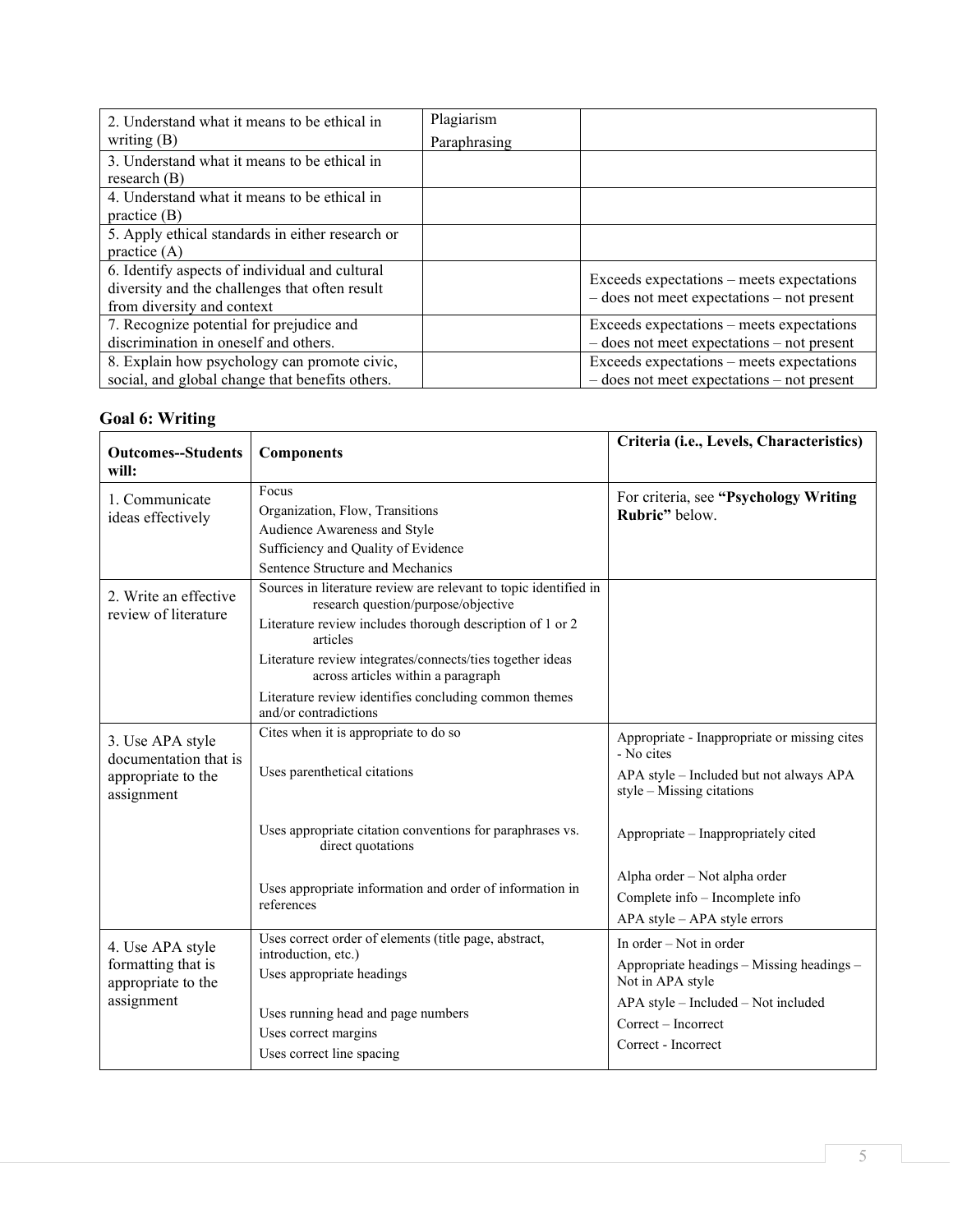|            |                       | $\sim$ acco             |                           |                                |                |
|------------|-----------------------|-------------------------|---------------------------|--------------------------------|----------------|
| Rating     | Focus                 | Organization, Flow,     | <b>Audience Awareness</b> | Sufficiency and Quality of     | Sentence       |
|            |                       | Transitions             | and Style                 | Evidence                       | Structure and  |
|            |                       |                         |                           |                                | Mechanics      |
| Definition | Establishment and     | Demonstration of a      | Demonstration of an       | Full development of ideas      | Demonstration  |
|            | maintenance of an     | unified structure,      | awareness of              | and use of extensive,          | of control of  |
|            | opinion/position/the  | direction, and unity,   | audience and              | specific, accurate, and        | conventions.   |
|            | sis. an               | paragraphing and        | purpose through           | relevant details.              | including      |
|            | understanding of      | transitional devices.   | effective sentence        | (facts/findings, examples,     | grammar,       |
|            | purpose and           |                         | structure, sentence       | anecdotes, opinions,           | punctuation,   |
|            | audience, and         |                         | variety, and word         | statistics, reasons,           | and spelling.  |
|            | completion of the     |                         | choice that create        | explanations)                  |                |
|            | assignment.           |                         | tone and voice.           |                                |                |
| Excellent  | Establishes and       | Uses a logical          | Chooses words             | Uses evidence                  | Few or no      |
|            | maintains a clear     | structure appropriate   | for their precise         | appropriately and              | errors in      |
|            |                       | to paper's subject,     |                           | effectively to develop an      |                |
|            | and insightful        |                         | meaning and uses an       |                                | grammar,       |
|            | opinion/position/the  | purpose, audience,      | appropriate level of      | argument or position.          | mechanics,     |
|            | sis statement to      | thesis, and             | specificity. Sentence     | Evidence is relevant,          | punctuation    |
|            | effectively inform    | disciplinary field.     | style fits paper's        | specific, and convincing.      | and spelling.  |
|            | or persuade the       | Sophisticated           | audience and              |                                |                |
|            | reader.               | transitional sentences  | purpose, and              |                                |                |
|            |                       | often develop one idea  | enhances readability.     |                                |                |
|            |                       | from the previous one   | Sentences are varied,     |                                |                |
|            |                       | or identify their       | yet clearly structured    |                                |                |
|            |                       | logical relations. It   | and carefully             |                                |                |
|            |                       | guides the reader       | focused, not long         |                                |                |
|            |                       | through the chain of    | and rambling.             |                                |                |
|            |                       | reasoning or            |                           |                                |                |
|            |                       | progression of ideas.   |                           |                                |                |
| Adequate   | Establishes a         | Organization is         | Generally uses            | Generally uses evidence        | Some           |
|            | clear                 | coherent,               | words accurately and      | appropriately to develop an    | errors in      |
|            | opinion/position/the  | unified and effective   | effectively for           | argument or position.          | grammar,       |
|            | sis statement and     | in support of the       | paper's audience and      | Evidence is relevant and       | mechanics,     |
|            | consistently          | paper's purpose/plan    | purpose. Sentences        | usually convincing, but may    | punctuation    |
|            | attempts to inform    | and usually             | generally clear, well     | sometimes be too general.      | and spelling   |
|            | or persuade the       | demonstrates effective  | structured, and           |                                | that do not    |
|            | reader.               | and appropriate         | focused, though a         |                                | significantly  |
|            |                       | transitions between     |                           |                                | interfere with |
|            |                       |                         | few may be awkward        |                                |                |
|            |                       | ideas and paragraphs.   | or ineffective.           |                                | the            |
|            |                       |                         |                           |                                | communicatio   |
|            |                       |                         |                           |                                | n of the       |
|            |                       |                         |                           |                                | message.       |
| Inadequate | Mostly                | Organization was        | Generally                 | Development is                 | Patterns of    |
|            | simplistic and        | generally               | demonstrates poor         | insufficient, providing little | errors in      |
|            | unfocused ideas;      | unsuccessful.           | language and word         | evidence/examples; and/or,     | grammar,       |
|            | little or no sense of | Paragraphs were         | choice, with little       | evidence is irrelevant,        | mechanics,     |
|            | purpose or control    | simple, disconnected,   | awareness of              | inaccurate, and/or non-        | punctuation    |
|            | of thesis. States an  | confusing, and/or       | audience. Style           | specific, or may include       | and spelling   |
|            | opinion/position/the  | formulaic. Little       | tends to be               | logical fallacies or           | that           |
|            | sis, but may be       | evidence of transitions | incoherent or             | unsupported claims.            | substantially  |
|            | unclear or            | or planned sequence.    | inappropriate in tone,    |                                | interfere with |
|            | underdeveloped.       |                         | including a lack of       |                                | the            |
|            |                       |                         | sentence variety.         |                                | communicatio   |
|            |                       |                         |                           |                                | n of the       |
|            |                       |                         |                           |                                | message.       |
|            |                       |                         |                           |                                |                |

#### **Psychology Writing Rubric: Goal 6, Outcome 1 (Communicate ideas effectively)**

# **Goal 7: Quantitative Literacy**